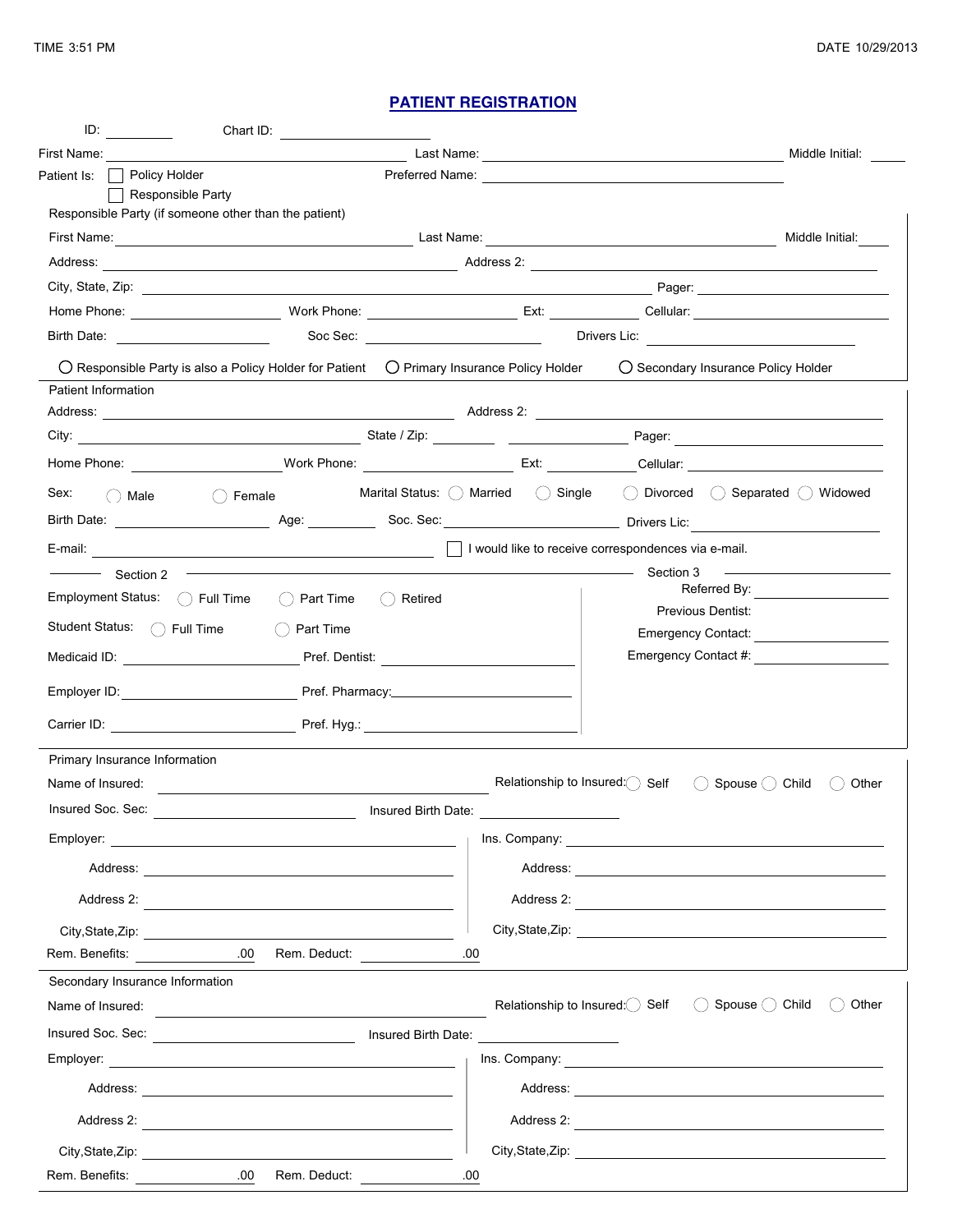#### **MEDICAL HISTORY**

PATIENT NAME \_\_\_\_\_\_\_\_\_\_\_\_\_\_\_\_\_\_\_\_\_\_\_\_\_\_\_\_\_\_\_\_\_\_\_\_\_\_\_\_\_\_\_\_\_\_\_ Birth Date \_\_\_\_\_\_\_\_\_\_\_\_\_\_\_\_\_\_\_\_\_\_\_\_\_\_\_\_\_\_\_\_\_\_\_\_\_

Although dental personnel primarily treat the area in and around your mouth, your mouth is a part of your entire body. Health problems that you may following questions. have, or medication that you may be taking, could have an important interrelationship with the dentistry you will receive. Thank you for answering the

|                                                                                                          | Are you under a physician's care now? $($ $)$ Yes $($ $)$ No                      | If yes, please explain:                                                                     | <u> 1980 - Johann Barbara, martxa al</u>                                                    |  |  |  |  |
|----------------------------------------------------------------------------------------------------------|-----------------------------------------------------------------------------------|---------------------------------------------------------------------------------------------|---------------------------------------------------------------------------------------------|--|--|--|--|
| Have you ever been hospitalized or had a major operation? $\bigcirc$ Yes $\bigcirc$ No                   |                                                                                   | If yes, please explain:                                                                     |                                                                                             |  |  |  |  |
| Have you ever had a serious head or neck injury? $\bigcirc$ Yes $\bigcirc$ No<br>If yes, please explain: |                                                                                   |                                                                                             |                                                                                             |  |  |  |  |
|                                                                                                          | Are you taking any medications, pills, or drugs? () Yes () No                     | If yes, please explain:                                                                     |                                                                                             |  |  |  |  |
| Do you take, or have you taken, Phen-Fen or Redux? $( )$ Yes $( )$ No                                    |                                                                                   |                                                                                             |                                                                                             |  |  |  |  |
| Have you ever taken Fosamax, Boniva, Actonel or any                                                      |                                                                                   |                                                                                             |                                                                                             |  |  |  |  |
| other medications containing bisphosphonates?                                                            | Yes() No                                                                          |                                                                                             |                                                                                             |  |  |  |  |
|                                                                                                          |                                                                                   |                                                                                             |                                                                                             |  |  |  |  |
|                                                                                                          | Are you on a special diet? $\bigcirc$ Yes $\bigcirc$ No                           |                                                                                             |                                                                                             |  |  |  |  |
| Do you use tobacco? $\bigcirc$ Yes $\bigcirc$<br>No                                                      |                                                                                   |                                                                                             |                                                                                             |  |  |  |  |
|                                                                                                          | Do you use controlled substances? ◯ Yes ◯ No                                      |                                                                                             |                                                                                             |  |  |  |  |
| Women: Are you                                                                                           |                                                                                   |                                                                                             |                                                                                             |  |  |  |  |
| Pregnant/Trying to get pregnant? $( )$ Yes $( )$ No                                                      | Taking oral contraceptives? $\bigcirc$ Yes $\bigcirc$ No                          |                                                                                             | Nursing? ◯ Yes ◯ No                                                                         |  |  |  |  |
| Are you allergic to any of the following?                                                                |                                                                                   |                                                                                             |                                                                                             |  |  |  |  |
| Penicillin<br>Aspirin                                                                                    | <b>Local Anesthetics</b><br>Codeine                                               | Acrylic<br>Metal                                                                            | Sulfa drugs<br>Latex                                                                        |  |  |  |  |
|                                                                                                          |                                                                                   |                                                                                             |                                                                                             |  |  |  |  |
| Other If yes, please explain:                                                                            |                                                                                   |                                                                                             |                                                                                             |  |  |  |  |
|                                                                                                          |                                                                                   |                                                                                             |                                                                                             |  |  |  |  |
| Do you have, or have you had, any of the following?                                                      |                                                                                   |                                                                                             |                                                                                             |  |  |  |  |
| Yes $()$ No<br><b>AIDS/HIV Positive</b>                                                                  | Yes $( )$ No<br>Cortisone Medicine<br>$($ )                                       | Hemophilia<br>Yes<br>( ) No                                                                 | <b>Radiation Treatments</b><br>Yes ( ) No                                                   |  |  |  |  |
| Yes $( )$ No<br>Alzheimer's Disease                                                                      | Yes $\bigcap$ No<br><b>Diabetes</b>                                               | Yes $\bigcap$ No<br><b>Hepatitis A</b>                                                      | <b>Recent Weight Loss</b><br>Yes $()$ No                                                    |  |  |  |  |
| Yes $()$ No<br>Anaphylaxis                                                                               | Yes $\bigcap$ No<br>Drug Addiction<br>()                                          | Yes<br>$\bigcap$ No<br>Hepatitis B or C<br>$( \ )$                                          | Yes $()$ No<br><b>Renal Dialysis</b>                                                        |  |  |  |  |
| Yes $( )$ No<br>Anemia                                                                                   | Yes $()$ No<br>Easily Winded                                                      | $\bigcirc$ No<br>Yes<br>Herpes<br>$( \ )$                                                   | <b>Rheumatic Fever</b><br>Yes $( )$ No                                                      |  |  |  |  |
| Yes $()$ No<br>Angina                                                                                    | Yes $()$ No<br>Emphysema<br>$( \ )$                                               | High Blood Pressure ()<br>Yes<br>$\bigcirc$ No                                              | Yes $()$ No<br>Rheumatism                                                                   |  |  |  |  |
| Arthritis/Gout<br>Yes $()$ No                                                                            | <b>Epilepsy or Seizures</b><br>Yes $()$<br>No                                     | <b>High Cholesterol</b><br>Yes $()$ No<br>$( \ )$                                           | <b>Scarlet Fever</b><br>Yes $()$ No                                                         |  |  |  |  |
| <b>Artificial Heart Valve</b><br>Yes $( )$ No                                                            | Yes $()$ No<br><b>Excessive Bleeding</b><br>( )                                   | Yes $()$ No<br>Hives or Rash<br>( )                                                         | Yes $()$ No<br>Shingles                                                                     |  |  |  |  |
| Yes $()$ No<br><b>Artificial Joint</b>                                                                   | <b>Excessive Thirst</b><br>Yes $()$ No<br>$($ )                                   | Yes $()$ No<br>Hypoglycemia<br>( )                                                          | Sickle Cell Disease<br>Yes $()$ No                                                          |  |  |  |  |
| Asthma<br>Yes $( )$ No                                                                                   | Fainting Spells/Dizziness ◯ Yes ◯ No                                              | $()$ Yes $()$ No<br>Irregular Heartbeat                                                     | $\bigcap$ Yes $\left(\;\right)$ No<br>Sinus Trouble                                         |  |  |  |  |
| <b>Blood Disease</b><br>Yes $\bigcirc$ No                                                                | Frequent Cough<br>Yes $()$ No<br>( )                                              | Kidney Problems<br>( ) Yes ( ) No                                                           | Spina Bifida<br>( ) Yes ( ) No                                                              |  |  |  |  |
| <b>Blood Transfusion</b><br>Yes $()$ No                                                                  | $\bigcap$ Yes $\bigcap$ No<br><b>Frequent Diarrhea</b>                            | $\bigcap$ Yes $\bigcap$ No<br>Leukemia                                                      | $\bigcap$ Yes $\bigcap$ No<br>Stomach/Intestinal Disease                                    |  |  |  |  |
| Yes $()$ No<br><b>Breathing Problem</b>                                                                  | $\bigcirc$ Yes $\bigcirc$ No<br><b>Frequent Headaches</b>                         | $()$ Yes $()$ No<br>Liver Disease                                                           | $\bigcirc$ Yes $\bigcirc$ No<br><b>Stroke</b>                                               |  |  |  |  |
| <b>Bruise Easily</b><br>Yes $\bigcap$ No                                                                 | $\bigcap$ Yes $\bigcap$ No<br><b>Genital Herpes</b>                               | $\bigcap$ Yes $\bigcap$ No<br>Low Blood Pressure                                            | $\bigcap$ Yes $\bigcap$ No<br>Swelling of Limbs<br>Yes $()$<br>No<br><b>Thyroid Disease</b> |  |  |  |  |
| Cancer<br>Yes $( )$ No                                                                                   | Yes $()$ No<br>Glaucoma                                                           | $\bigcap$ Yes $\bigcap$ No<br>Lung Disease                                                  | No<br>Tonsillitis<br>Yes $( )$                                                              |  |  |  |  |
| Yes $()$ No<br>Chemotherapy                                                                              | Yes $\bigcap$ No<br>Hay Fever<br>◯                                                | Mitral Valve Prolapse () Yes () No                                                          | Yes $( )$ No<br>Tuberculosis                                                                |  |  |  |  |
| Yes $()$ No<br><b>Chest Pains</b><br>( )                                                                 | Yes $()$ No<br>( )<br><b>Heart Attack/Failure</b>                                 | $()$ Yes $()$ No<br>Osteoporosis                                                            | No<br>Tumors or Growths<br>Yes $( )$                                                        |  |  |  |  |
| Cold Sores/Fever Blisters () Yes () No                                                                   | $\bigcirc$ Yes $\bigcirc$ No<br><b>Heart Murmur</b><br>$\bigcap$ Yes $\bigcap$ No | Pain in Jaw Joints<br>$()$ Yes $()$ No                                                      | Yes<br>No<br><b>Ulcers</b><br>( )                                                           |  |  |  |  |
| Congenital Heart Disorder () Yes () No<br>Convulsions<br>$($ $)$<br>Yes () No                            | <b>Heart Pacemaker</b><br>$()$ Yes $()$ No<br><b>Heart Trouble/Disease</b>        | $\bigcap$ Yes $\bigcap$ No<br>Parathyroid Disease<br><b>Psychiatric Care</b><br>( )Yes( )No | <b>Venereal Disease</b><br>Yes<br>$()$ No                                                   |  |  |  |  |
|                                                                                                          |                                                                                   |                                                                                             | <b>Yellow Jaundice</b><br>Yes $( )$ No                                                      |  |  |  |  |
| Have you ever had any serious illness not listed above? () Yes () No                                     |                                                                                   |                                                                                             |                                                                                             |  |  |  |  |
| Comments:                                                                                                |                                                                                   |                                                                                             |                                                                                             |  |  |  |  |
|                                                                                                          |                                                                                   |                                                                                             |                                                                                             |  |  |  |  |
|                                                                                                          |                                                                                   |                                                                                             |                                                                                             |  |  |  |  |
|                                                                                                          |                                                                                   |                                                                                             |                                                                                             |  |  |  |  |
|                                                                                                          |                                                                                   |                                                                                             |                                                                                             |  |  |  |  |
|                                                                                                          |                                                                                   |                                                                                             |                                                                                             |  |  |  |  |
|                                                                                                          |                                                                                   |                                                                                             |                                                                                             |  |  |  |  |

To the best of my knowledge, the questions on this form have been accurately answered. I understand that providing incorrect information can be dangerous to my (or patient's) health. It is my responsibility to inform the dental office of any changes in medical status.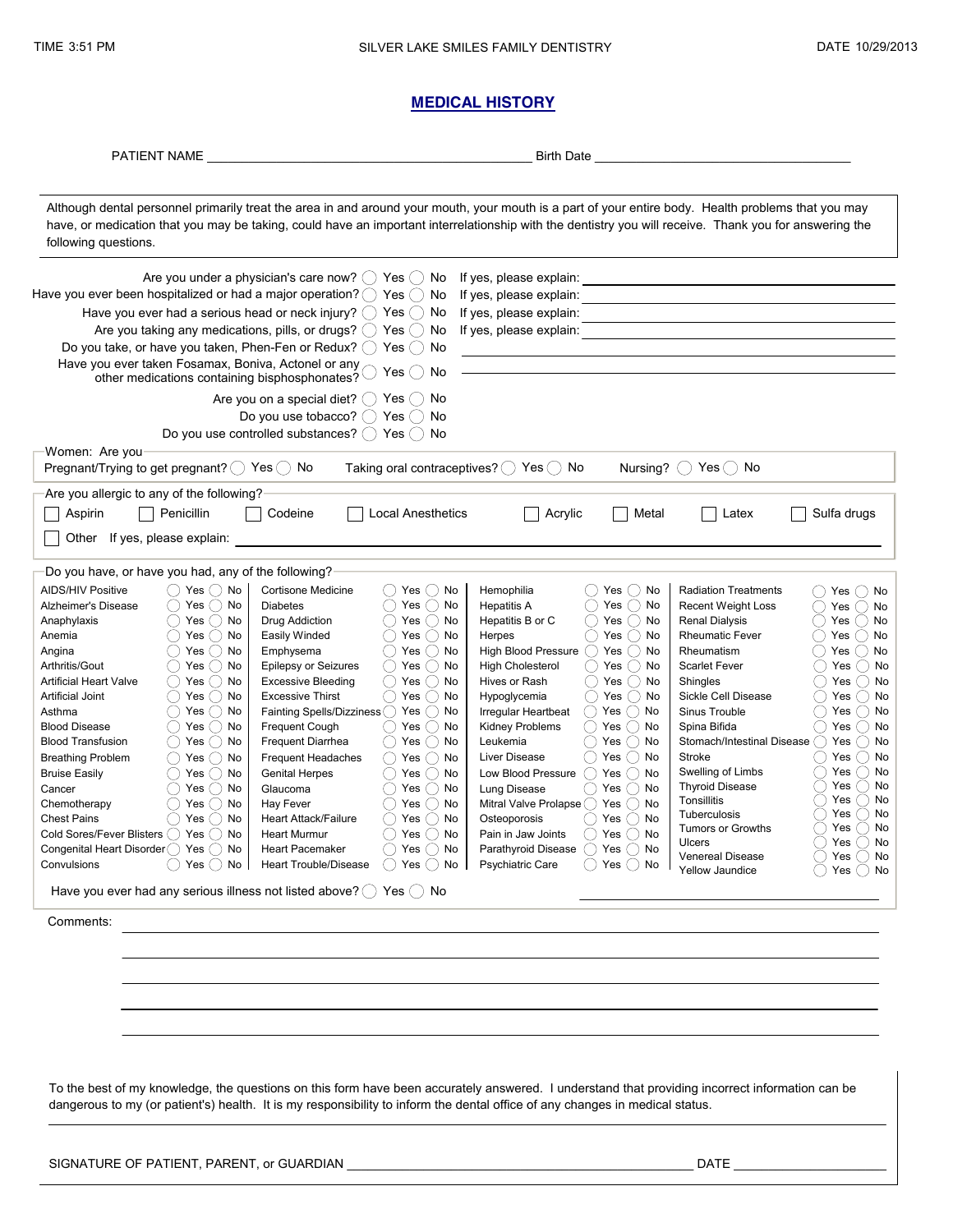# OUR NOTICE OF PRIVACY PRACTICES

By law, we must abide by the terms of this Notice of Privacy Practices until we choose to change it. We reserve the right to change this notice at any time as allowed by law. If we change this notice, the new privacy practices will apply to your health information that we already have as well as to such information that we may generate in the future. If we change our Notice of Privacy Practices, we will post the new notice in our office, have copies available in our office and post it on our web site.

# COMPLAINTS

.

If you think that we have not properly respected the privacy of your health information, you are free to complain to us of the U.S Department of Health and Human Services, Office for Civil Rights. We will not retaliate against you if you make a complaint. If you want to complain to us, send a written complaint to the office contact person at the address, fax, or email shown at the beginning of this Notice. If you prefer, you can discuss your complaint in person or by phone.

# NEW PATIENT ROUTINE CHECK UP

To make a complete and comprehensive assessment for our new and current patients, as a regular routine check up, we perform these services as needed;

Comprehensive exam (D0150)

Periodic oral exam (D0120)

Prophylaxis (D1110)

\*Perio Maintenance for those that have completed a deep cleaning (D4910)

\*Debridement- possibility for those that have not completed a cleaning in 2 years or more (D4355)

Panoramic film (D0330)

Bitewing xrays (D0274),

Intraoral periapical film (D0220, D0230)

without obtaining a signed treatment plan from our patients unless otherwise specified by the patient.

Patients are responsible for knowing the benefits and coverage of their individual insurance.

Acknowledgement Of Receipt

I acknowledge that I agree with and received a copy of Dr.Ong's Notice of Privacy Practices.

Patient Name

| Signature | Date |
|-----------|------|
|           |      |

\*possible patient portion depending on insurance coverage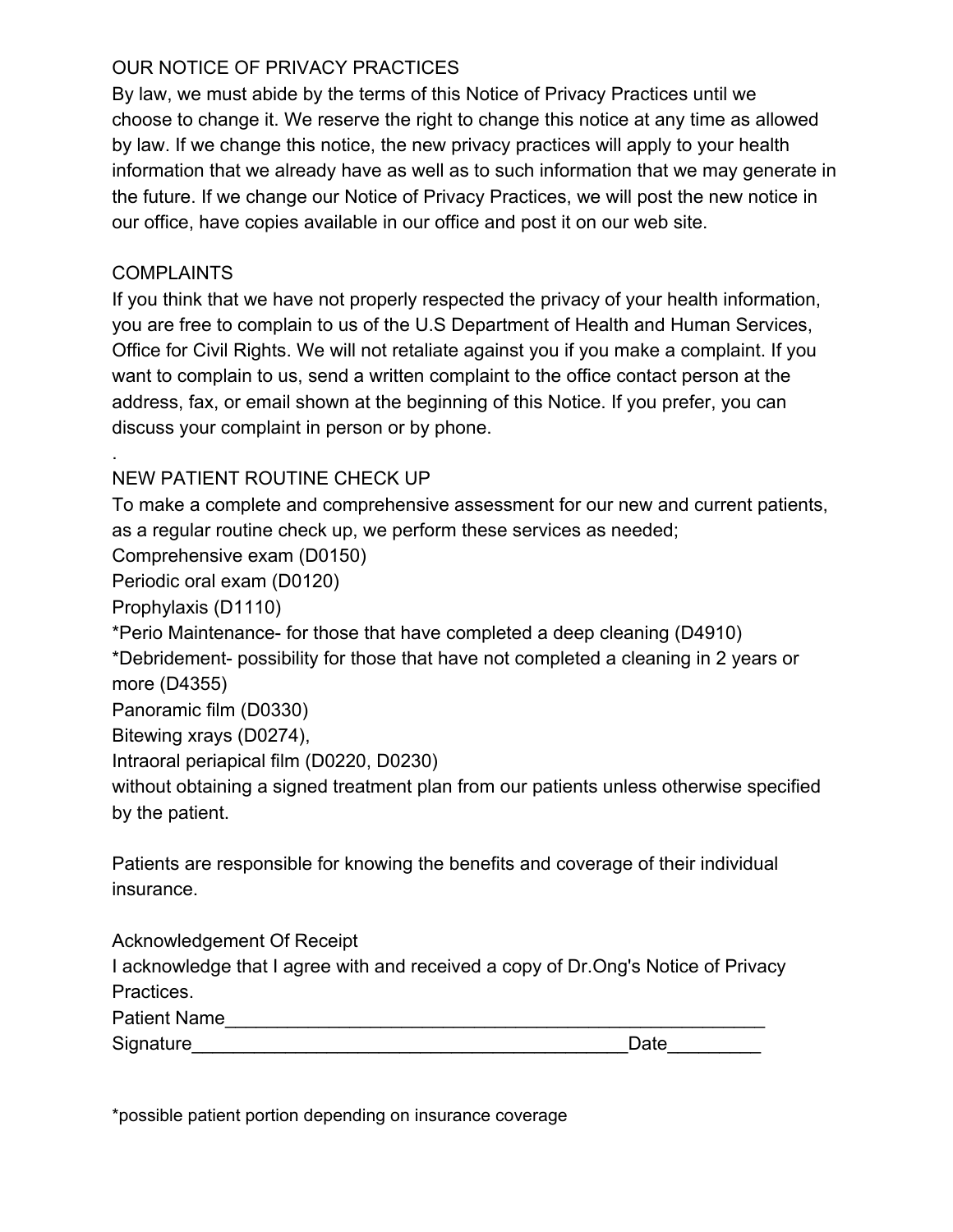# **Silver Lake Smiles Family Dentistry Office and Financial Policy**

Thank you for choosing our office as your dental health care provider. We are committed to providing you with the highest quality lifetime dental care. Everyone benefits when office and financial policy arrangements are understood. In order that we may have a definite understanding in regard to the payment for dental services, the following is our policy.

# **Payment is due at the time service is provided. We accept cash, personal checks, cashier's checks, Visa, MasterCard, Discover and Care Credit.**

**Patients who carry dental insurance understand that all dental services furnished are charged directly to the patient and that he or she is personally responsible for payment of all dental services regardless of dental insurance.** As a courtesy to you we will help you process all your insurance claims. We ask that you pay the deductible and copayment, which is the **estimated** amount not covered by your insurance company at the time we provide service to you. We must emphasize that this is only an **estimate** and all charges you incur are your responsibility regardless of your insurance coverage. Insurance companies have a wide variety of rules, plan limitations and exclusions that our office may not be aware of. Once insurance has paid their share, a statement will be sent to you for any remaining balance and will be due upon receipt. If your insurance company has not made payment within 45 days, the unpaid balance becomes your responsibility and is subject to finance charges and the collection process.

**All Patients must provide an ID card & Insurance card** (if applicable) to be copied at the time of the appointment. We also require home and/or cell telephone numbers, as well as a contact number to use in case of emergency.

# **Cancellation & Late Policy:**

Your appointment time is reserved for you. If you are late for your appointment, we may not be able to accommodate you. If you think that you will be late, please call as soon as possible so that we may advise you if your late arrival can be accommodated, or if we will need to reschedule you. We maintain a very strict schedule and must insist that appointment times be respected. For cancellation we require 24 hours advanced notice. In cases of **2 broken appointments** in which **24 hours of notice** was not given, we will apply a **\$25 charge** to your account which is required to be paid prior to the next scheduled appointment. An answering machine or email is available for messages left after business hours. **Three missed appointments may result in dismissal as a patient.**

We will be happy to answer any questions you may have concerning your care or our policies. Significant costs are incurred in carrying our patients' accounts. To control these costs and help keep fees down, it is necessary to adhere to these policies.

CONSENT: I HAVE READ, UNDERSTAND AND AGREE TO THE ABOVE TERMS AND CONDITIONS. I AUTHORIZE MY INSURANCE COMPANY TO PAY MY DENTAL BENEFITS DIRECTLY TO MY DENTAL OFFICE. The undersigned hereby authorizes Doctor to take X-rays, study models, photographs, or any other diagnostic aids deemed appropriate by Doctor to make a thorough diagnosis of the patient's dental needs. I also authorize Doctor to perform any and all forms of treatment, medication and therapy that may be indicated. I also understand the use of anesthetic agents embodies a certain risk. I understand that responsibility for payment for Dental Services provided in this office for myself or my dependents is mine, due and payable at the time services are rendered. I further understand that a finance, rebilling, collection charge or attorney fee will be added to any overdue balance.

 $\mathcal{L}_\text{max}$  , and the contract of the contract of the contract of the contract of the contract of the contract of the contract of the contract of the contract of the contract of the contract of the contract of the contr

Signature (Patient or responsible party) Date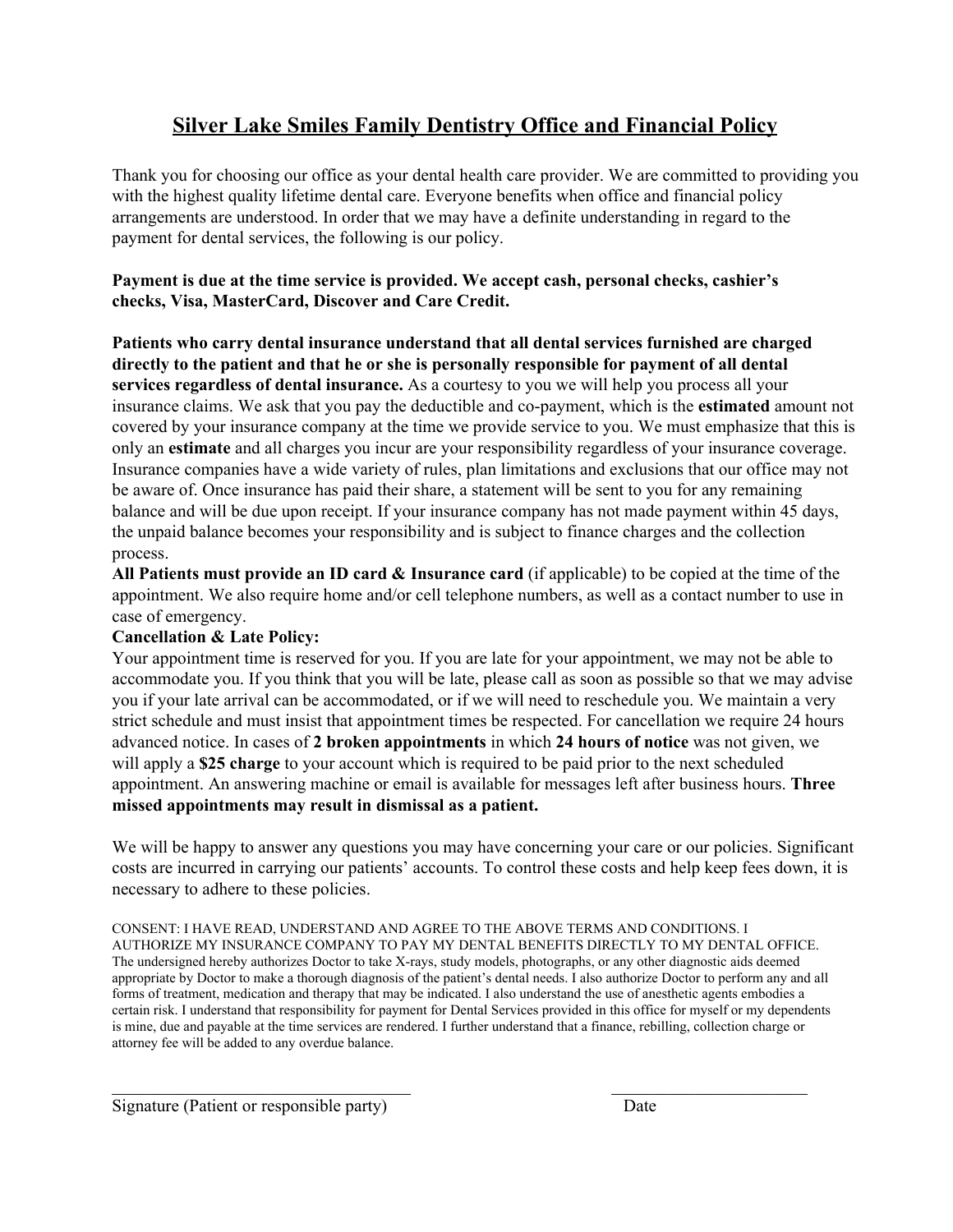Personal Health Information Disclosure Agreement for Silver Lake Smiles Family Dentistry

I, \_\_\_\_\_\_\_\_\_\_\_\_\_\_\_\_\_\_\_\_\_\_\_\_\_\_\_\_\_\_\_, do hereby grant permission for Silver Lake Smiles Family Dentistry, to disclose my personal health information to the following personal representatives(s): (spouse, sibling, parent, child, friend, etc.)

\_\_\_\_\_\_\_\_\_\_\_\_\_\_\_\_\_\_\_\_\_\_\_\_\_\_\_\_\_\_\_\_\_\_\_\_\_\_\_\_\_\_\_\_\_\_\_\_\_\_\_\_\_\_\_\_\_\_\_\_\_\_\_ \_\_\_\_\_\_\_\_\_\_\_\_\_\_\_\_\_\_\_\_\_\_\_\_\_\_\_\_\_\_\_\_\_\_\_\_\_\_\_\_\_\_\_\_\_\_\_\_\_\_\_\_\_\_\_\_\_\_\_\_\_\_\_ \_\_\_\_\_\_\_\_\_\_\_\_\_\_\_\_\_\_\_\_\_\_\_\_\_\_\_\_\_\_\_\_\_\_\_\_\_\_\_\_\_\_\_\_\_\_\_\_\_\_\_\_\_\_\_\_\_\_\_\_\_\_\_ \_\_\_\_\_\_\_\_\_\_\_\_\_\_\_\_\_\_\_\_\_\_\_\_\_\_\_\_\_\_\_\_\_\_\_\_\_\_\_\_\_\_\_\_\_\_\_\_\_\_\_\_\_\_\_\_\_\_\_\_\_\_\_

Information to be disclosed (please check):

- $\Box$  Able to leave voicemail
- $\Box$  Appointment dates and times
- $\square$  Treatment plans and referrals
- $\Box$  Financial and billing information
- $\Box$  Any other pertinent dental health information related to treatment at this office.

\_\_\_\_\_\_\_\_\_\_\_\_\_\_\_\_\_\_\_\_\_\_\_\_\_\_\_\_\_\_\_ \_\_\_\_\_\_\_\_\_\_\_\_\_\_\_\_\_

\_\_\_\_\_\_\_\_\_\_\_\_\_\_\_\_\_\_\_\_\_\_\_\_\_\_\_\_\_\_\_\_ \_\_\_\_\_\_\_\_\_\_\_\_\_\_\_\_\_

 $\Box$  None of the above

I understand that this permission will remain in effect unless a written cancellation has been provided to Silver Lake Smiles Family Dentistry.

Patient Signature Date Date

Patient's Date of Birth

\_\_\_\_\_\_\_\_\_\_\_\_\_\_\_\_\_\_\_\_\_\_\_\_\_\_\_\_

Witness Signature **Date** Date